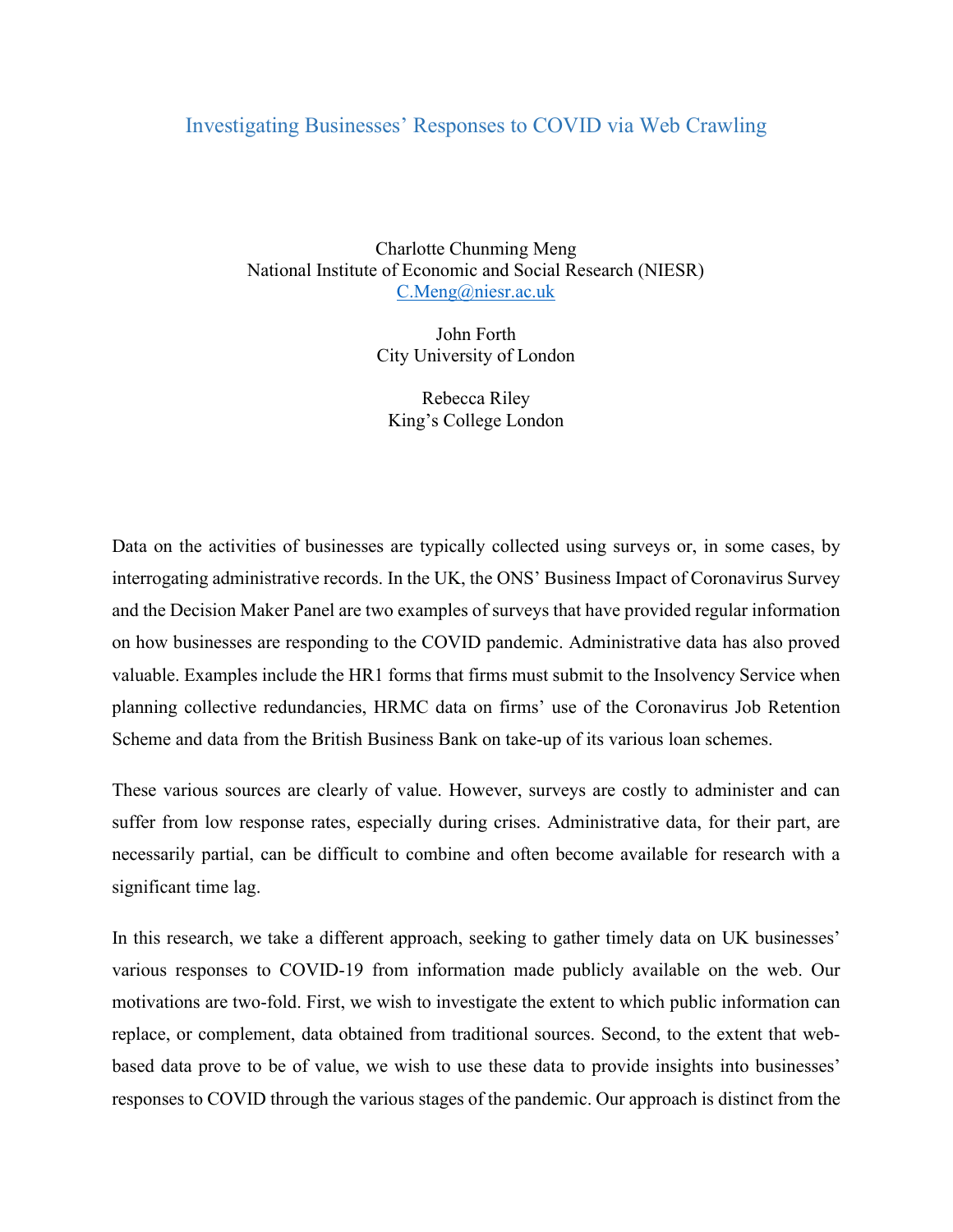use of web sources to generate faster indicators of economic activity because we seek to use information from the web to identify responses to the pandemic at the level of the individual firm.

To meet these objectives, we crawl the web on a fortnightly basis to collect publicly available information on around 3,500 businesses operating in the UK. Web crawling is undertaken in partnership with glass.ai – a UK company that has developed artificial intelligence (AI) technology to read and interpret the content from the open web, reading millions of websites and news sources. We crawl the web to search for COVID-related information describing the responses of our 3,500 businesses to the pandemic, across four areas of business activity: employment, business operations, finance and investment and social responsibility.

We use text analysis to code the content of this web-crawled data and then validate the content by comparing with the results of a traditional survey of a subset of 310 firms. We find that information from these public web sources predicts firm actions to a reasonable accuracy for certain types of firms, i.e. 87% of cases for listed firms versus 53.6% for unlisted firms when considering the use of homeworking (see also column 1 of Table 1 which shows factors associated with prediction accuracy). We also identify in the data the publication bias – firms disclose actions that are likely to give them a positive image (e.g. homeworking) rather than a negative one (e.g. redundancies). Website posts and reports are more reliable than news reports.

With the data and methodology described above, we further investigate firm behaviours during the pandemic. For example, using these data we find that firms that are larger in size are more likely to adopt homeworking arrangements after controlling for factors associated with prediction accuracy (as is shown in column 2 of Table 1).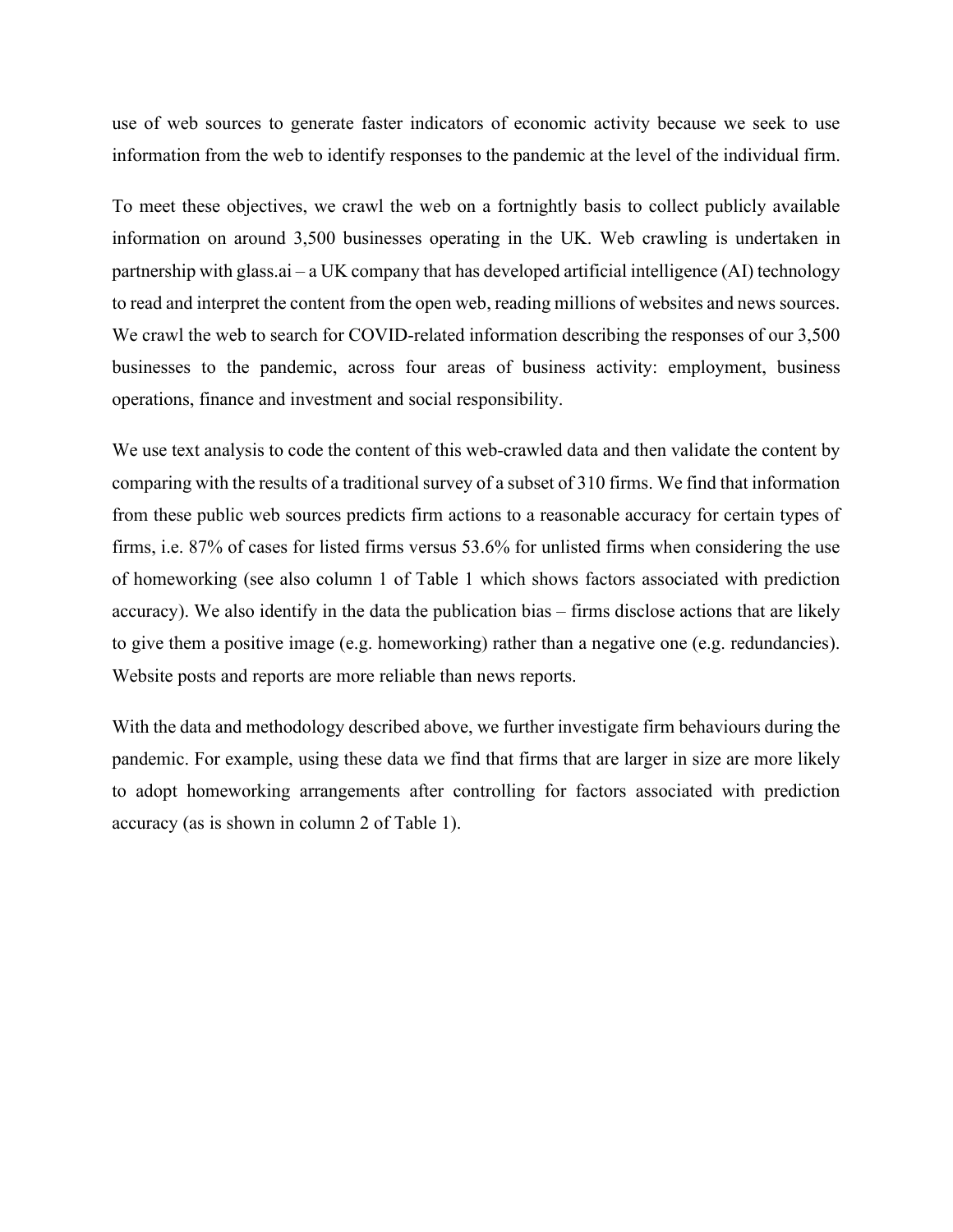|                                     | (1)                    | (2)                      |
|-------------------------------------|------------------------|--------------------------|
|                                     | Web text predicts      | Firm has adopted         |
|                                     | survey response        | homeworking arrangements |
| Listed                              | $0.364$ <sup>***</sup> | $0.353***$               |
|                                     | (0.066)                | (0.019)                  |
| Log(turnover)                       | 0.016                  | $0.062***$               |
|                                     | (0.024)                | (0.007)                  |
| Total number of documents $(1,000)$ | $0.034***$             |                          |
|                                     | (0.012)                |                          |
| Employment size dummies             | Yes                    | Yes                      |
| Industry dummies                    | Yes                    | Yes                      |
| Number of observations              | 310                    | 3,487                    |
| R-squared                           | 0.167                  | 0.178                    |

Table 1. Results for homeworking arrangements

Column 1: dependent variable  $= 1$  if web text predicts survey response; 0 otherwise Column 2: dependent variable = 1 if web text indicates that firm has adopted homeworking; 0 otherwise

Standard errors in parentheses

 $p < 0.05$ , \*\*  $p < 0.01$ , \*\*\*  $p < 0.001$ 

Our research shows that data from public data sources (collected via web crawling) are of value when timely measures of the economy are lacking. In particular, we demonstrate the capability of web sources to generate firm-level data that can be used to identify and explain the behaviours of individual businesses in times of significant shocks (e.g. Brexit, COVID). Our research provides an assessment of when and when not public data might be used to substitute for or complement survey evidence and extends the use of web sources beyond conventional approaches to understanding economic activity, contributing to the increasing literature that uses texts as data during the pandemic (Cheema-Fox et al., 2020; Hassan et al., 2020; Kinne et al., 2020; Sacerdote et al., 2020).